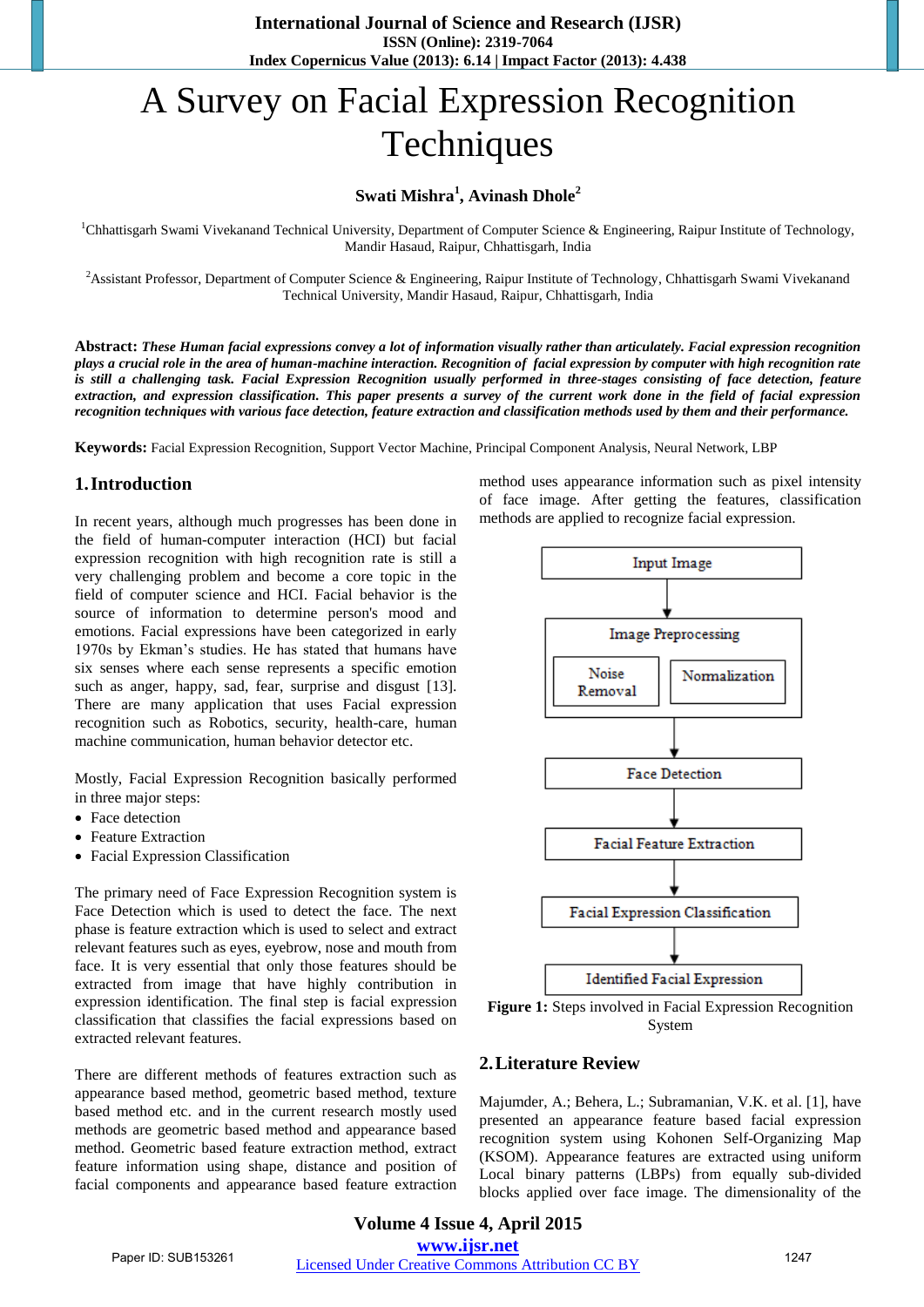LBP feature vector was reduced using principal component analysis (PCA) to remove the redundant data that leads to unnecessary computation cost.

Jizheng Yi; Xia Mao; Lijiang Chen; Yuli Xue; Compare, A. et al. [2] have proposed a novel FER algorithm by exploiting the structural characteristics and the texture information hiding in the image space. Firstly, the feature points were marked by an active appearance model. Secondly, three facial features, which are feature point distance ratio coefficient, connection angle ratio coefficient and skin deformation energy parameter, were proposed to eliminate the differences among the individuals. Finally, a radial basis function neural network was utilized as the classifier for the FER.

Kai-Tai Song; Chao-Yu Lin et al. [3], presented a temporalreinforced approach to enhancing emotion recognition from facial images. Shape and texture models of facial images were computed by using active appearance model (AAM), from which facial feature points and geometrical feature values were extracted. The extracted features were used by relevance vector machine (RVM) to recognize emotional states. they have proposed a temporal analysis approach to recognizing likelihood of emotional categories, such that more subtle emotion, such as degree and ratio of basic emotional states can be obtained.

Lisai Li; Zilu Ying; Tairen Yang et al. [4] have proposed a novel algorithm for Facial Expression Recognition (FER) which was based on fusion of gabor texture features and Local Phase Quantization (LPQ). Firstly, the LPQ feature and gabor texture feature were respectively extracted from every expression image. LPQ features are histograms of LPQ transform. Five scales and eight orientations of gabor wavelet filters are used to extract gabor texture features and adaboost algorithm was used to select gabor features. Then they obtain two expression recognition results on both expression features by Sparse Representation-based Classification (SRC) method. Finally, the final expression recognition was performed by fusion of residuals of two SRC algorithms.

Li Xia et al. [5] proposed the expression classification method based on SVM for the defects of the traditional classification methods. It realizes fast classification with a relatively small sub-classifier combination, reducing the classification error. Experiments shown that the multiclassification method based on SVM can obviously reduce the training and testing time and improve the classification performance.

Abdulrahman, M.; Gwadabe, T.R.; Abdu, F.J.; Eleyan, A. et al. [6] proposed a facial expression recognition approach based on Gabor wavelet transform. Gabor wavelet filter is first used as pre-processing stage for extraction of the feature vector representation. Dimensionality of the feature vector is reduced using Principal Component Analysis (PCA) and Local binary pattern (LBP) algorithms. K-Nearest Neighbour with Euclidean distance  $(L_2)$  used as the classifier.

Sobia, M.C.; Brindha, V.; Abudhahir, A. et al. [7], have generated a model of a wheelchair command interface that does not require the other's hands. It includes 3 major modules. They are face detection, facial expression recognition and command generation. The software contains digital image processing for face detection, principal component analysis for facial expression recognition and generating a command signals for interfacing the wheelchair.

Myunghoon Suk; Prabhakaran, B. et al. [8] have developed system uses a set of Support Vector Machines(SVMs) for classifying 6 basic emotions and neutral expression along with checking mouth status. The facial expression features for emotion recognition were extracted by Active Shape Model (ASM) fitting landmarks on a face and then dynamic features were generated by the displacement between neutral and expression features.

Singh, M.; Majumder, A.; Behera, L.et al. [9] have presented a facial expressions recognition system using Bayesian network. They have train the network using probabilistic modeling that draws relationship between facial features, action units and finally recognizes six basic emotions. They have also proposed features extraction methods to get geometric feature vector containing angular information's and appearance feature vector containing moments extracted after applying gabor filter over certain facial regions. Both the feature vectors are further used to draw relationships among Action Units (AUs).

Mu-Chun Su, Chun-Kai Yang, Shih-Chieh Lin, De-Yuan Huang, Yi-Zeng Hsieh, and Pa-Chun Wang et al. [10], have presented an automatic facial expression recognition system based on self-organizing feature maps. First of all, Viola and Jones was used to detect a face from an image. After a human face is detected, a composite method was proposed to locate pupils so that the located face image can be rotated, trimmed, and facial features, we propose the use of SOMs. Finally, a multi-layer perceptron (MLP) was adopted for the classification of the seven expressions including six basic facial expressions.

Navdeep Kaur, Er. Varinderjit Kaur et al. [11], have proposed KNN Regression algorithm with SURF feature for facial expression detection. Initially the eigenspace was created with eigenvalues and eigenvectors. From this space, the eigenfaces are constructed, and the most relevant eigenfaces have been selected using Principal Component Analysis (PCA).

Ping Liu; Shizhong Han; Zibo Meng; Yan Tong et al. [12], have presented a novel Boosted Deep Belief Network (BDBN) for performing the three training stages iteratively in a unified loopy framework. Through this BDBN framework, a set of features, which is effective to characterize expression-related facial appearance/shape changes, can be learned and selected to form a boosted strong classifier in a statistical way. As learning continues, the strong classifier is improved iteratively and more importantly, the discriminative capabilities of selected features are strengthened as well.

Ameen, R.; Oztoprak, H.; Yurtkan, K. et al. [13] have developed a method for the facial expression recognition based on Local Binary Patterns (LBP) extracted from the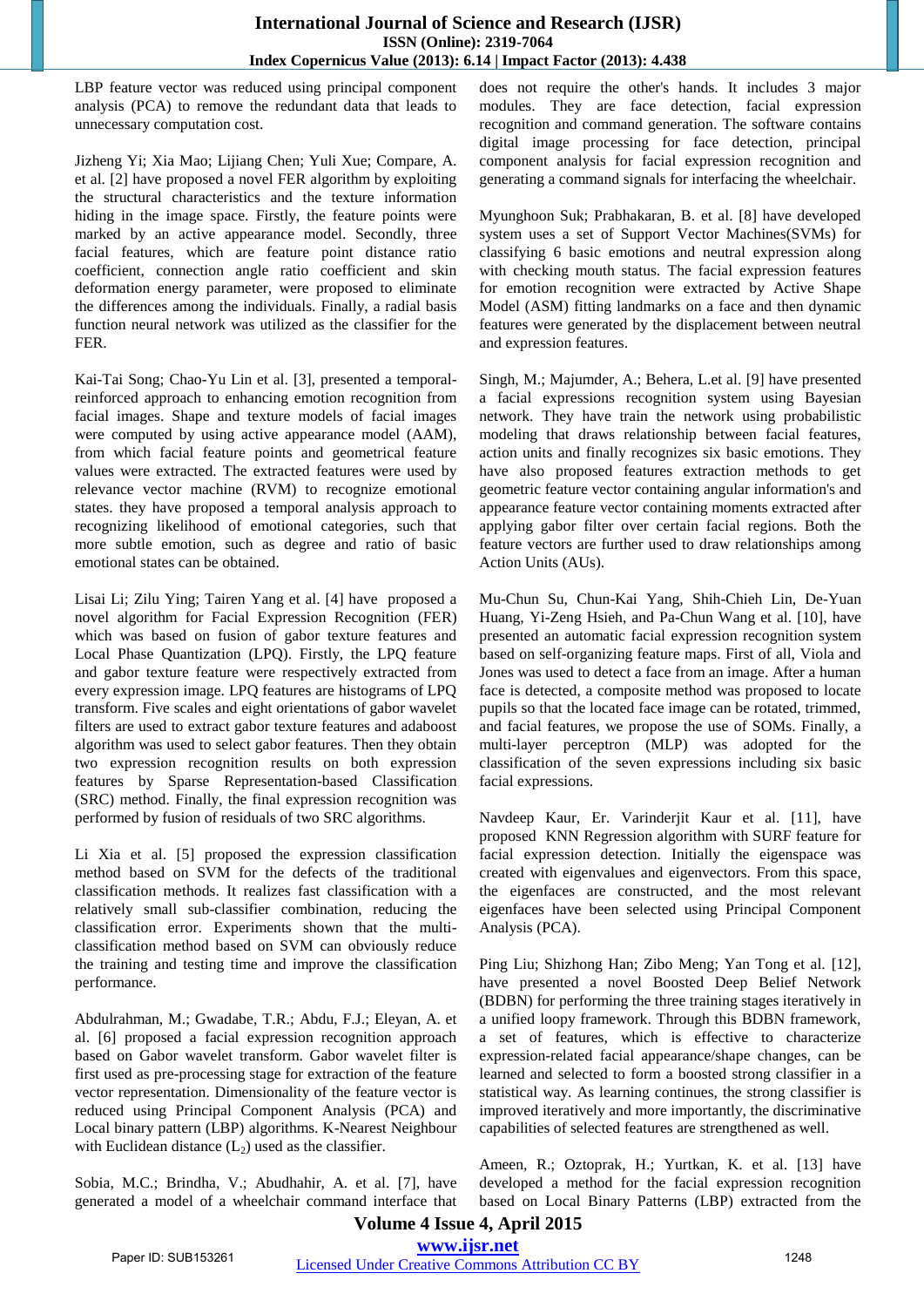texture information. The LBP operator and its extensions were applied to different color models which are gray-scale, RGB, oRGB, YCbCr and HSV. Frontal face images among six basic facial expressions which are anger, disgust, fear, happiness, sadness and surprise were considered. Support Vector Machine (SVM) was employed as the classifier.

Happy, S. L; Routray, A. et al. [14] proposed a novel framework for expression recognition by using appearance features of selected facial patches. A few prominent facial patches, depending on the position of facial landmarks, was extracted which are active during emotion elicitation. These active patches are further processed to obtain the salient patches which contain discriminative features for classification of each pair of expressions, thereby selecting different facial patches as salient for different pair of expression classes. One-against-one classification method is adopted using these features. The appearance features from these patches are fed to a multi-class classifier to classify the images into six basic expression classes.

Meher, S.S.; Maben, P.et al. [15], have analyzed the method of Principal Component Analysis (PCA) and its performance when applied to face recognition and used to identify various facial expressions.

Urvashi Bakshi, Rohit Singhal [16], have introduced a new technique to recognize human face artificially using DCT, PCA and SOM neural network. Principal component analysis (PCA) is a classical and successful method of dimension reduction. Discrete Cosine Transform (DCT) is a well known compression technique and Self Organize Map (SOM) act as a classifier and has been used for face space representation.

Kumar, V.; Basha, A.S.A.et al. [17] have presented a new approach to facial expression recognition, which uses Wavelet for reducing the high dimensional data of facial expression images into a relatively low dimension data and then uses K nearest neighbor(KNN) as the classifier for the expression classification afterwards.

Wang, Xun; Liu, Xingang; Lu, Lingyun; Shen, Zhixin et al. [18], have proposed a new FER system, which uses the active shape mode (ASM) algorithm to align the faces, then extracts local binary patterns (LBP) features and uses support vector machine (SVM) classifier to predict the facial emotion.

# **3.Conclusion**

In this survey paper various facial expression recognition techniques and its associated areas is been overviewed. In previous facial expression recognition system, performance is analyzed on the basis of accuracy, computational time and recognition rate. In most of the current system remains some problem in terms of recognition efficiency and recognition time requirement. The recognition rate of the system can be enhanced by combination of existing techniques or new method can also be used. Optimum recognition rate depends on feature extraction phase in which relevant features need to be extracted and classified based on classification method.

## **References**

- [1] A. Majumder, L. Behera, V.K. Subramanian, "Local binary pattern based facial expression recognition using Self-organizing Map," 2014 International Joint Conference on Neural Networks (IJCNN), pp. 2375- 2382, 6-11 July 2014.
- [2] Jizheng Yi; Xia Mao; Lijiang Chen; Yuli Xue; A. Compare, "Facial expression recognition considering individual differences in facial structure and texture," IET Computer Vision, vol.8, no.5, pp. 429-440, October 2014.
- [3] Kai-Tai Song, Chao-Yu Lin, "Robust facial emotion recognition using a temporal-reinforced approach,"14th International Conference on Control, Automation and Systems (ICCAS), pp. 804-807, 22-25 Oct. 2014.
- [4] Lisai Li, Zilu Ying, Tairen Yang, "Facial expression recognition by fusion of gabor texture features and local phase quantization," 12th International Conference on Signal Processing (ICSP), pp.1781-1784, 19-23 Oct. 2014.
- [5] Li Xia, "Facial Expression Recognition Based on SVM," 2014 7th International Conference on Intelligent Computation Technology and Automation (ICICTA), pp. 256-259, 25-26 Oct. 2014.
- [6] M. Abdulrahman, T.R. Gwadabe, F.J. Abdu, A. Eleyan, "Gabor wavelet transform based facial expression recognition using PCA and LBP," 2014 IEEE 22nd Signal Processing and Communications Applications Conference (SIU), pp. 2265-2268, 23-25 April 2014.
- [7] M.C. Sobia, V. Brindha, A. Abudhahir, "Facial expression recognition using PCA based interface for wheelchair," 2014 International Conference on Electronics and Communication Systems (ICECS), pp. 1-6, 13-14 Feb. 2014.
- [8] M. Suk, B. Prabhakaran, "Real-Time Mobile Facial Expression Recognition System -- A Case Study," 2014 IEEE Conference on Computer Vision and Pattern Recognition Workshops (CVPRW), pp. 132-137, 23-28 June 2014.
- [9] M. Singh, A. Majumder, L. Behera, "Facial expressions recognition system using Bayesian inference," 2014 International Joint Conference on Neural Networks (IJCNN), pp. 1502-1509, 6-11 July 2014.
- [10] Mu-Chun Su, Chun-Kai Yang, Shih-Chieh Lin, De-Yuan Huang, Yi-Zeng Hsieh, and Pa-Chun Wang, "An SOM-based Automatic Facial Expression Recognition System", International Journal on Soft Computing, Artificial Intelligence and Applications (IJSCAI), vol.2, no.4, August 2013.
- [11] Navdeep Kaur, Er. Varinderjit Kaur, "Improved Emotion Detection by Regression Algorithm with SURF Feature and SVM", International Journal Of Engineering And Computer Science, vol. 3, no. 10, pp. 8639-8642, October, 2014.
- [12] Ping Liu, Shizhong Han, Zibo Meng, Yan Tong, "Facial Expression Recognition via a Boosted Deep Belief Network," 2014 IEEE Conference on CVPR Computer Vision and Pattern Recognition (CVPR), pp. 1805-1812, 23-28 June 2014.